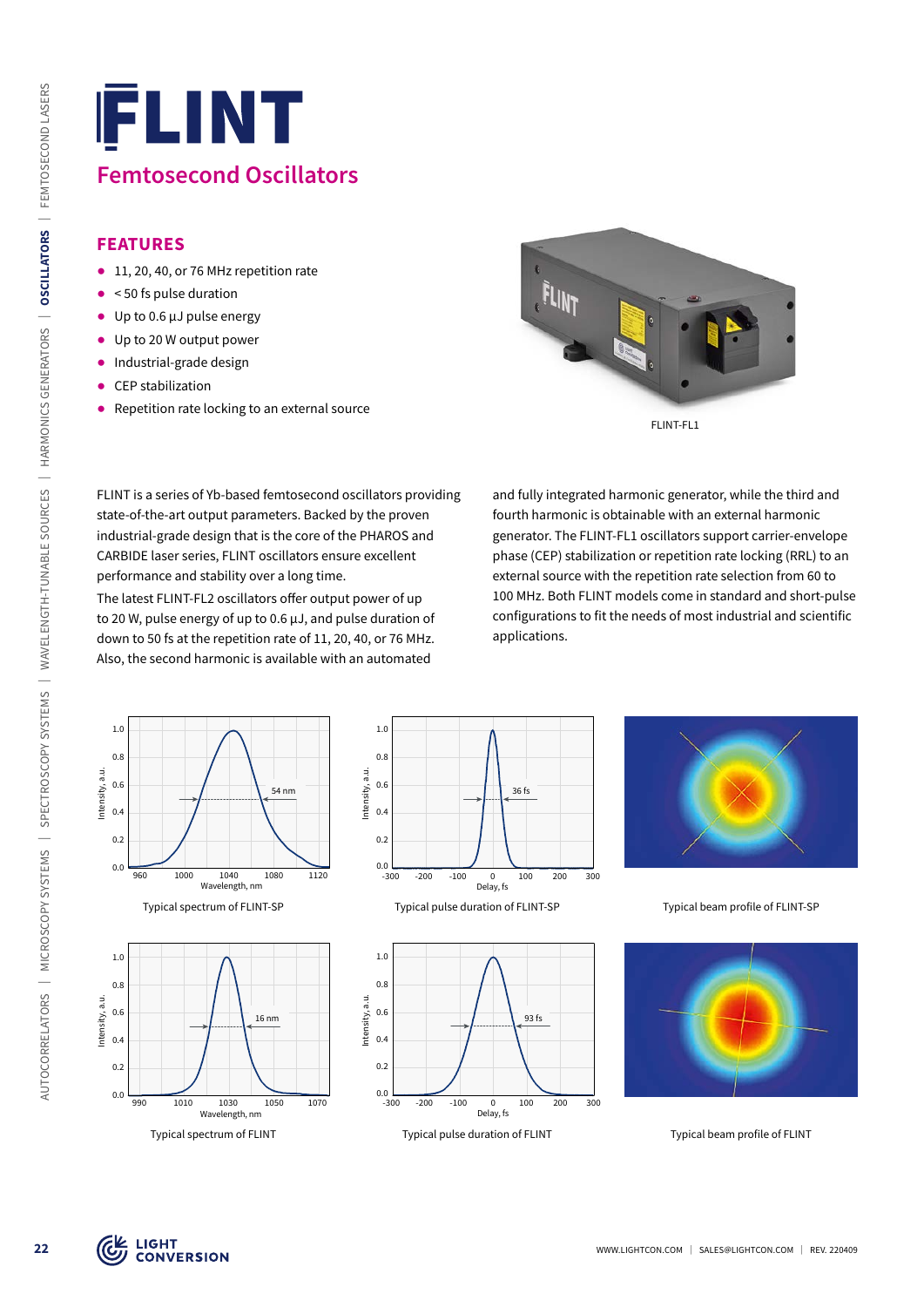#### **SPECIFICATIONS**

| Key feature<br>Pulse duration <sup>1)</sup><br><b>Repetition rate</b>                                                                                                                                                                                                                                                                                                                          | FL1-SP<br>FL1                                                                 |                | <b>FL2-SP</b>                                   |               |                        |                                                                                                                             | FL <sub>2</sub>                                                  |                                       |             | <b>NEW</b>                                                                          |
|------------------------------------------------------------------------------------------------------------------------------------------------------------------------------------------------------------------------------------------------------------------------------------------------------------------------------------------------------------------------------------------------|-------------------------------------------------------------------------------|----------------|-------------------------------------------------|---------------|------------------------|-----------------------------------------------------------------------------------------------------------------------------|------------------------------------------------------------------|---------------------------------------|-------------|-------------------------------------------------------------------------------------|
|                                                                                                                                                                                                                                                                                                                                                                                                | RRL and CEP                                                                   |                | Short pulse                                     |               |                        |                                                                                                                             | High power and high energy                                       |                                       |             |                                                                                     |
|                                                                                                                                                                                                                                                                                                                                                                                                | $<$ 120 fs<br>$< 50$ fs                                                       |                | $< 50$ fs                                       |               |                        |                                                                                                                             |                                                                  |                                       |             |                                                                                     |
|                                                                                                                                                                                                                                                                                                                                                                                                | $60 - 100$ MHz <sup>2)</sup>                                                  |                | 11 MHz                                          | 20 MHz        | 40 MHz                 | <b>76 MHz</b>                                                                                                               | 11 MHz                                                           | 20 MHz                                | 40 MHz      | <b>76 MHz</b>                                                                       |
| Maximum output power                                                                                                                                                                                                                                                                                                                                                                           | 2 W                                                                           | 10W            | 5 W                                             | 8 W           | 16 W                   | 2 W                                                                                                                         | 7 W                                                              | 12W                                   | 20 W        | 20 W                                                                                |
| Maximum pulse energy                                                                                                                                                                                                                                                                                                                                                                           | $25 \text{ nJ}^{3}$                                                           | 130 nJ $^{3)}$ |                                                 | 400 nJ        |                        | 25nJ                                                                                                                        |                                                                  | $0.6 \mu J$                           | $0.5 \mu J$ | $0.25 \mu J$                                                                        |
| Center wavelength                                                                                                                                                                                                                                                                                                                                                                              | $1035^{4}$ ± 10 nm<br>$1030 \pm 3$ nm<br>$1040 \pm 10$ nm<br>$1030 \pm 10$ nm |                |                                                 |               |                        |                                                                                                                             | $1026 \pm 2$ nm                                                  |                                       |             |                                                                                     |
| Polarization                                                                                                                                                                                                                                                                                                                                                                                   |                                                                               |                |                                                 |               | Linear, horizontal     |                                                                                                                             |                                                                  |                                       |             |                                                                                     |
| <b>Beam quality</b>                                                                                                                                                                                                                                                                                                                                                                            | TEM <sub>00</sub> ; $M^2$ < 1.2<br>$<$ 10 $\mu$ rad/°C                        |                |                                                 |               |                        |                                                                                                                             |                                                                  |                                       |             |                                                                                     |
| <b>Beam pointing stability</b><br>Pulse-to-pulse energy                                                                                                                                                                                                                                                                                                                                        |                                                                               |                |                                                 |               |                        |                                                                                                                             |                                                                  |                                       |             |                                                                                     |
| stability <sup>5)</sup><br>Long-term power                                                                                                                                                                                                                                                                                                                                                     |                                                                               |                |                                                 |               |                        | < 0.5% RMS deviation <sup>6)</sup> over 24 h                                                                                |                                                                  |                                       |             |                                                                                     |
| stability <sup>5)</sup>                                                                                                                                                                                                                                                                                                                                                                        |                                                                               |                |                                                 |               |                        | < 0.5% RMS deviation <sup>6)</sup> over 100 h                                                                               |                                                                  |                                       |             |                                                                                     |
| Internal 2H generator $7$                                                                                                                                                                                                                                                                                                                                                                      |                                                                               |                | n/a                                             |               |                        |                                                                                                                             |                                                                  | Optional; conversion efficiency > 30% |             |                                                                                     |
| Internal attenuator                                                                                                                                                                                                                                                                                                                                                                            |                                                                               |                |                                                 |               |                        |                                                                                                                             | Yes                                                              |                                       |             |                                                                                     |
| <b>PHYSICAL DIMENSIONS</b>                                                                                                                                                                                                                                                                                                                                                                     |                                                                               |                |                                                 |               |                        |                                                                                                                             |                                                                  |                                       |             |                                                                                     |
| Laser head $(L \times W \times H)$                                                                                                                                                                                                                                                                                                                                                             | $430 \times 195 \times 114$ mm                                                |                |                                                 |               |                        |                                                                                                                             | $542 \times 322 \times 146$ mm                                   |                                       |             |                                                                                     |
| Power supply and chiller<br>rack $(L \times W \times H)$                                                                                                                                                                                                                                                                                                                                       | $642 \times 553 \times 540$ mm                                                |                |                                                 |               |                        |                                                                                                                             | $642 \times 553 \times 673$ mm                                   |                                       |             |                                                                                     |
| Chiller                                                                                                                                                                                                                                                                                                                                                                                        |                                                                               |                |                                                 |               |                        |                                                                                                                             | Different options available. Contact sales@lightcon.com          |                                       |             |                                                                                     |
| <b>ENVIRONMENTAL &amp; UTILITY REQUIREMENTS</b>                                                                                                                                                                                                                                                                                                                                                |                                                                               |                |                                                 |               |                        |                                                                                                                             |                                                                  |                                       |             |                                                                                     |
| <b>Operating temperature</b>                                                                                                                                                                                                                                                                                                                                                                   |                                                                               |                |                                                 |               |                        | 15-30 °C (air conditioning recommended)                                                                                     |                                                                  |                                       |             |                                                                                     |
| <b>Relative humidity</b>                                                                                                                                                                                                                                                                                                                                                                       |                                                                               |                |                                                 |               | < 80% (non-condensing) |                                                                                                                             |                                                                  |                                       |             |                                                                                     |
| <b>Electrical requirements</b>                                                                                                                                                                                                                                                                                                                                                                 | 100 V AC, 7 A - 240 V AC, 3 A;<br>$50 - 60$ Hz                                |                | 100 V AC, 12 A - 240 V AC, 5 A;<br>$50 - 60$ Hz |               |                        |                                                                                                                             |                                                                  |                                       |             |                                                                                     |
| Rated power                                                                                                                                                                                                                                                                                                                                                                                    |                                                                               |                |                                                 |               | 200 W                  |                                                                                                                             |                                                                  |                                       |             |                                                                                     |
| Power consumption                                                                                                                                                                                                                                                                                                                                                                              | 100W                                                                          |                |                                                 |               |                        |                                                                                                                             | 150W                                                             |                                       |             |                                                                                     |
|                                                                                                                                                                                                                                                                                                                                                                                                |                                                                               | 200 W          |                                                 | 800W<br>200 W |                        |                                                                                                                             | 800W                                                             |                                       |             |                                                                                     |
|                                                                                                                                                                                                                                                                                                                                                                                                |                                                                               |                |                                                 |               |                        |                                                                                                                             | <sup>5)</sup> With enabled power-lock, under stable environment. |                                       |             | <b>DANGER:</b> VISIBLE AND/OR INVISIBLE<br>LASER RADIATION AVOID FYE OR SKIN        |
|                                                                                                                                                                                                                                                                                                                                                                                                |                                                                               |                |                                                 |               |                        | <sup>6)</sup> Normalized to average pulse energy, NRMSD.<br><sup>7)</sup> For 3H or 4H generation, refer to HIRO for FLINT. |                                                                  |                                       |             | EXPOSURE TO DIRECT REFLECTED<br>SCATTERED RADIATION<br><b>CLASS 4 LASER PRODUCT</b> |
| available upon request.                                                                                                                                                                                                                                                                                                                                                                        |                                                                               |                |                                                 |               |                        |                                                                                                                             |                                                                  |                                       |             |                                                                                     |
| Power consumption<br>(chiller)<br><sup>1)</sup> Models with shorter pulse duration available upon request.<br><sup>2)</sup> Repetition rate should be selected from the given range.<br><sup>3)</sup> Depends on repetition rate. Approximate values are given for 76 MHz.<br><sup>4)</sup> Choice of a particular central wavelength with $\pm 1$ nm tolerance is<br><b>STABILITY</b><br>1.02 |                                                                               |                | $NRMSD = 0.08%$                                 |               | $-145$                 |                                                                                                                             |                                                                  |                                       |             |                                                                                     |
| 1.01                                                                                                                                                                                                                                                                                                                                                                                           |                                                                               |                |                                                 |               | $-150$                 |                                                                                                                             |                                                                  |                                       |             |                                                                                     |
|                                                                                                                                                                                                                                                                                                                                                                                                |                                                                               |                |                                                 |               |                        |                                                                                                                             |                                                                  |                                       |             |                                                                                     |
| 1.00                                                                                                                                                                                                                                                                                                                                                                                           |                                                                               |                |                                                 |               | $-155$                 |                                                                                                                             |                                                                  |                                       |             |                                                                                     |
| Output power, a.u.<br>0.99                                                                                                                                                                                                                                                                                                                                                                     |                                                                               |                |                                                 | RIN, dBc/Hz   | $-160$                 |                                                                                                                             |                                                                  |                                       |             |                                                                                     |
|                                                                                                                                                                                                                                                                                                                                                                                                |                                                                               |                |                                                 |               |                        | Shot noise                                                                                                                  |                                                                  |                                       |             |                                                                                     |
| 0.98<br>20<br>40<br>0                                                                                                                                                                                                                                                                                                                                                                          | 60<br>80                                                                      | 100<br>120     | 140<br>160                                      |               | $-165$<br>0.2          | 0.4                                                                                                                         | $0.8$ 1.0<br>0.6                                                 | 2.0                                   | 4.0         | 6.0<br>8.0 10.0                                                                     |

#### **PHYSICAL DIMENSIONS**

| Laser head $(L \times W \times H)$                       | $430 \times 195 \times 114$ mm                          | $542 \times 322 \times 146$ mm |  |  |
|----------------------------------------------------------|---------------------------------------------------------|--------------------------------|--|--|
| Power supply and chiller<br>rack $(L \times W \times H)$ | $642 \times 553 \times 540$ mm                          | $642 \times 553 \times 673$ mm |  |  |
| Chiller                                                  | Different options available. Contact sales@lightcon.com |                                |  |  |

#### **ENVIRONMENTAL & UTILITY REQUIREMENTS**

| <b>Operating temperature</b>          | 15-30 °C (air conditioning recommended)        |       |                                                 |       |  |  |
|---------------------------------------|------------------------------------------------|-------|-------------------------------------------------|-------|--|--|
| <b>Relative humidity</b>              | < 80% (non-condensing)                         |       |                                                 |       |  |  |
| <b>Electrical requirements</b>        | 100 V AC, 7 A - 240 V AC, 3 A;<br>$50 - 60$ Hz |       | 100 V AC, 12 A - 240 V AC, 5 A;<br>$50 - 60$ Hz |       |  |  |
| Rated power                           | 200 W                                          |       |                                                 |       |  |  |
| <b>Power consumption</b>              | 100 W                                          | 150W  |                                                 |       |  |  |
| <b>Power consumption</b><br>(chiller) | 200 W                                          | 800 W | 200 W                                           | 800 W |  |  |

- *⁵⁾ With enabled power-lock, under stable environment.*
- *⁶⁾ Normalized to average pulse energy, NRMSD. ⁷⁾ For 3H or 4H generation, refer to HIRO for FLINT.*
- DANGER: VISIBLE AND/OR INVISIBLE LASER RADIATION AVOID EYE OR SKIN EXPOSURE TO DIRECT, REFLECTED OR SCATTERED RADIATION **CLASS 4 LASER PRODUCT**



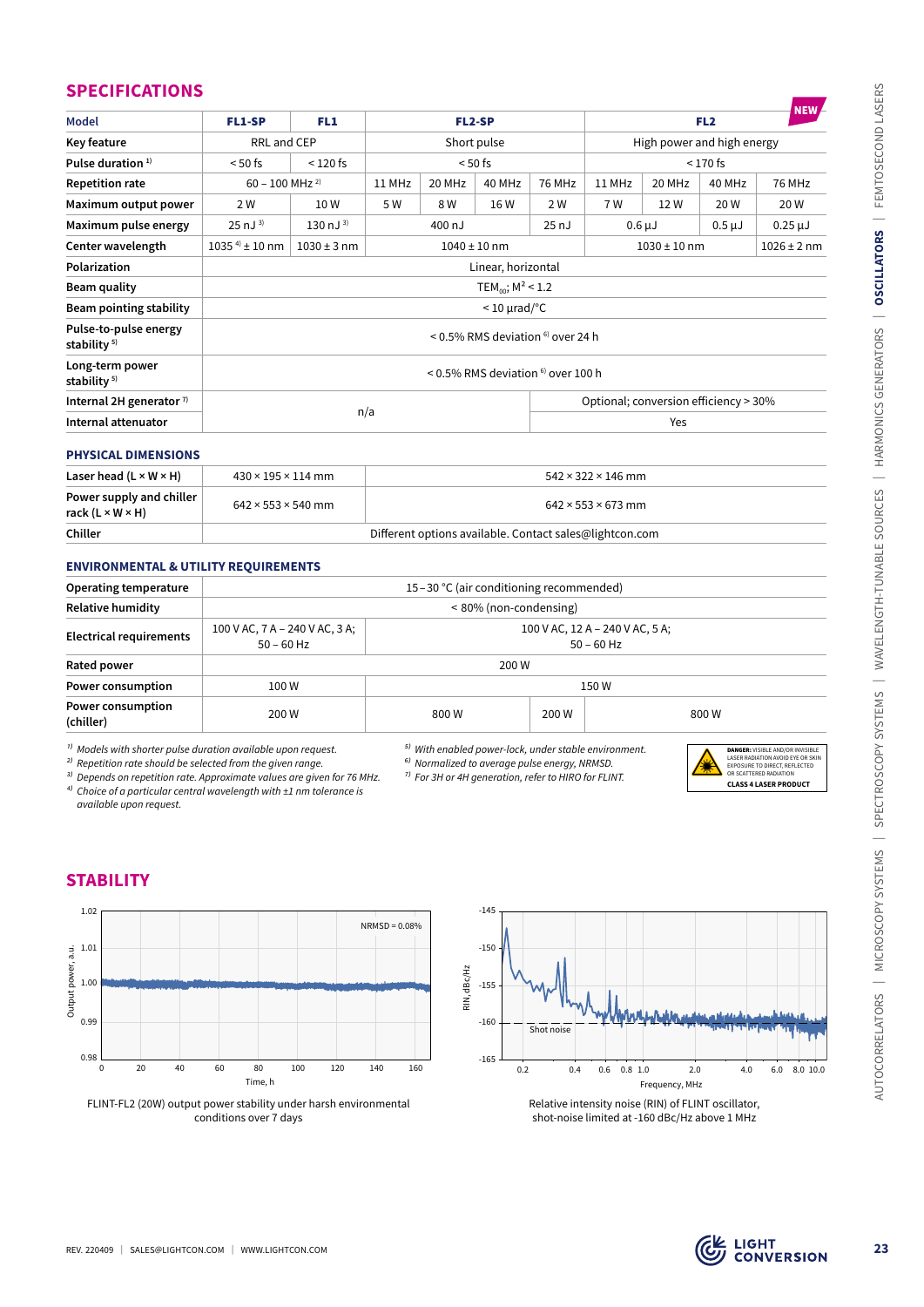#### **CEP STABILIZATION**

FLINT oscillators can be equipped with feedback electronics for carrier-envelope phase (CEP) stabilization of the output pulses. The carrier-envelope offset (CEO) of the oscillator is actively locked to  $1/4^{th}$  of the repetition rate with a <100 mrad standard deviation.



Phase noise data of CEP locked FLINT oscillator

#### **REPETITION RATE LOCKING**

FLINT oscillators are customizable for repetition rate locking applications. Coupled with the necessary feedback electronics, the repetition rate can be synchronized to an external RF source using the two piezo stages installed inside the cavity.



The repetition rate locking system can assure an integrated timing jitter of less than 200 fs for RF reference frequencies larger than 500 MHz. Continuous phase shifting is available on request.



FLINT oscillator locked to a 2.8 GHz RF source

## **DRAWINGS**